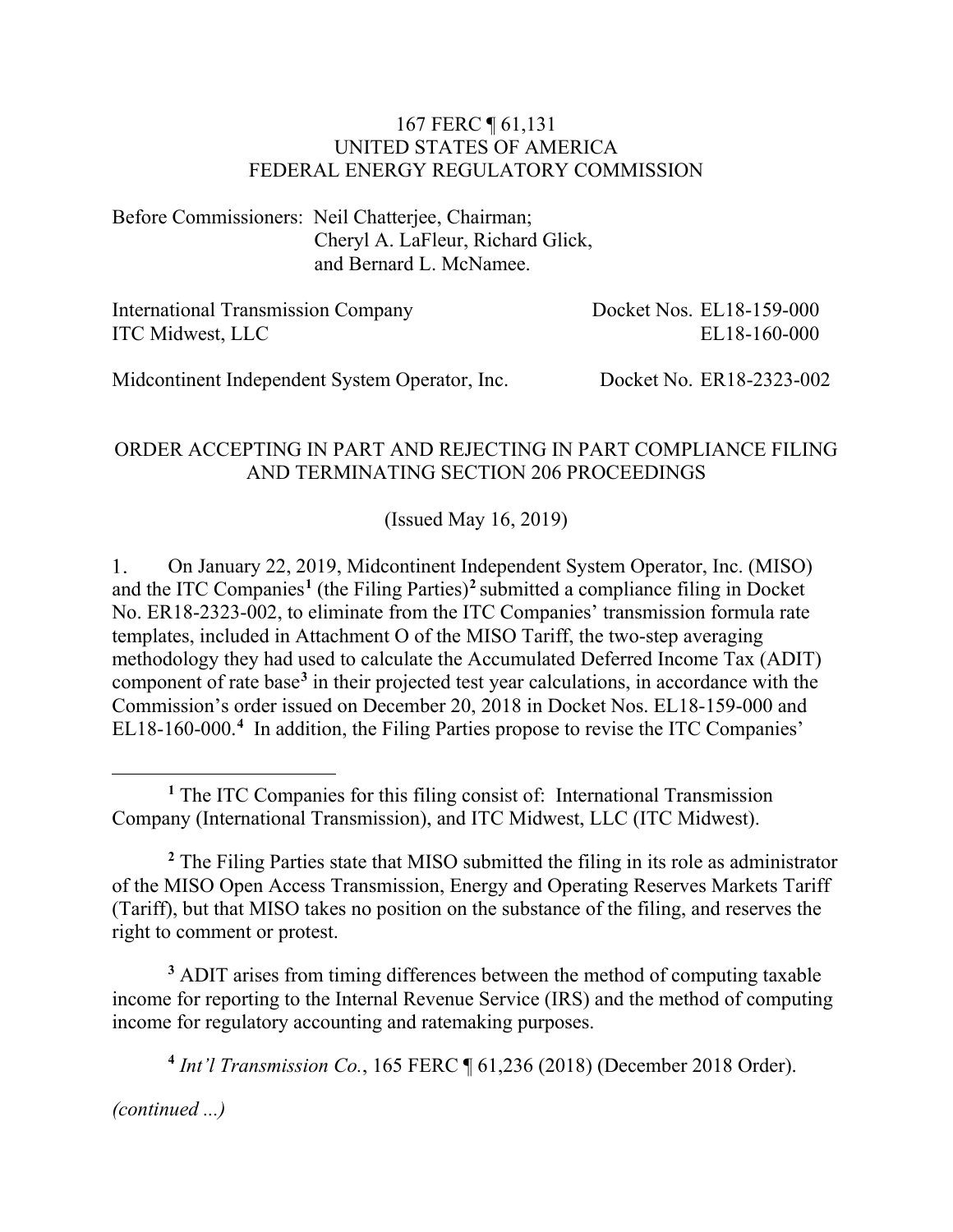annual true-up calculations. In this order, we accept in part and reject in part the filing, effective January 1, 2019, and terminate the proceedings in Docket Nos. EL18-159-000 and EL18-160-000 that were initiated pursuant to section 206 of the Federal Power Act (FPA).**[5](#page-1-0)**

#### **I. December 2018 Order**

2. In the December 2018 Order, the Commission found that the two-step averaging methodology used in the transmission formula rates of International Transmission and ITC Midwest to calculate the ADIT component of rate base was unjust and unreasonable and unduly discriminatory or preferential.**[6](#page-1-1)** The Commission rejected the Tariff revisions proposed by the Filing Parties and Michigan Electric Transmission Company, LLC in Docket No. ER18-2323-000 (August 2018 Filing) to remedy the concerns the Commission expressed in the order instituting the proceedings in Docket Nos. EL18-159- 000 and EL18-160-000**[7](#page-1-2)** with respect to the use of the two-step averaging methodology. The Commission found that the Filing Parties' proposed revisions did not remedy the issues identified in the June 2018 Order because the Filing Parties did not propose a date to make the filing effective. **[8](#page-1-3)** Accordingly, the Commission directed the ITC Companies to submit a compliance filing revising their transmission formula rates to remove the twostep averaging methodology, with such changes to be effective June 27, 2018, the refund effective date established by the June 2018 Order.**[9](#page-1-4)**

**<sup>5</sup>** 16 U.S.C. § 824e (2012).

**<sup>6</sup>** December 2018 Order, 165 FERC ¶ 61,236 at P 29.

<span id="page-1-2"></span><span id="page-1-1"></span>**<sup>7</sup>** *Ameren Illinois Co.*, 163 FERC ¶ 61,200 (2018) (June 2018 Order). In the June 2018 Order, the Commission stated that it appeared that the transmission formula rates of International Transmission, ITC Midwest and others that utilize the two-step averaging methodology in their projected test year calculations and/or annual true-up calculations may be unjust, unreasonable, or unduly discriminatory or preferential. Pursuant to FPA section 206, the Commission commenced paper hearing procedures to resolve these matters.

<span id="page-1-3"></span>**<sup>8</sup>** December 2018 Order, 165 FERC ¶ 61,236 at P 33. The Commission noted that, to the extent that the ITC Companies needed to revise their true-up calculations to meet the IRS's proration requirement, they may make a subsequent filing with the Commission pursuant to section 205 of the FPA to do so. *Id.* P 33 n.63.

**<sup>9</sup>** *Id.* P 33.

<span id="page-1-4"></span>*(continued ...)*

<span id="page-1-0"></span> $\overline{a}$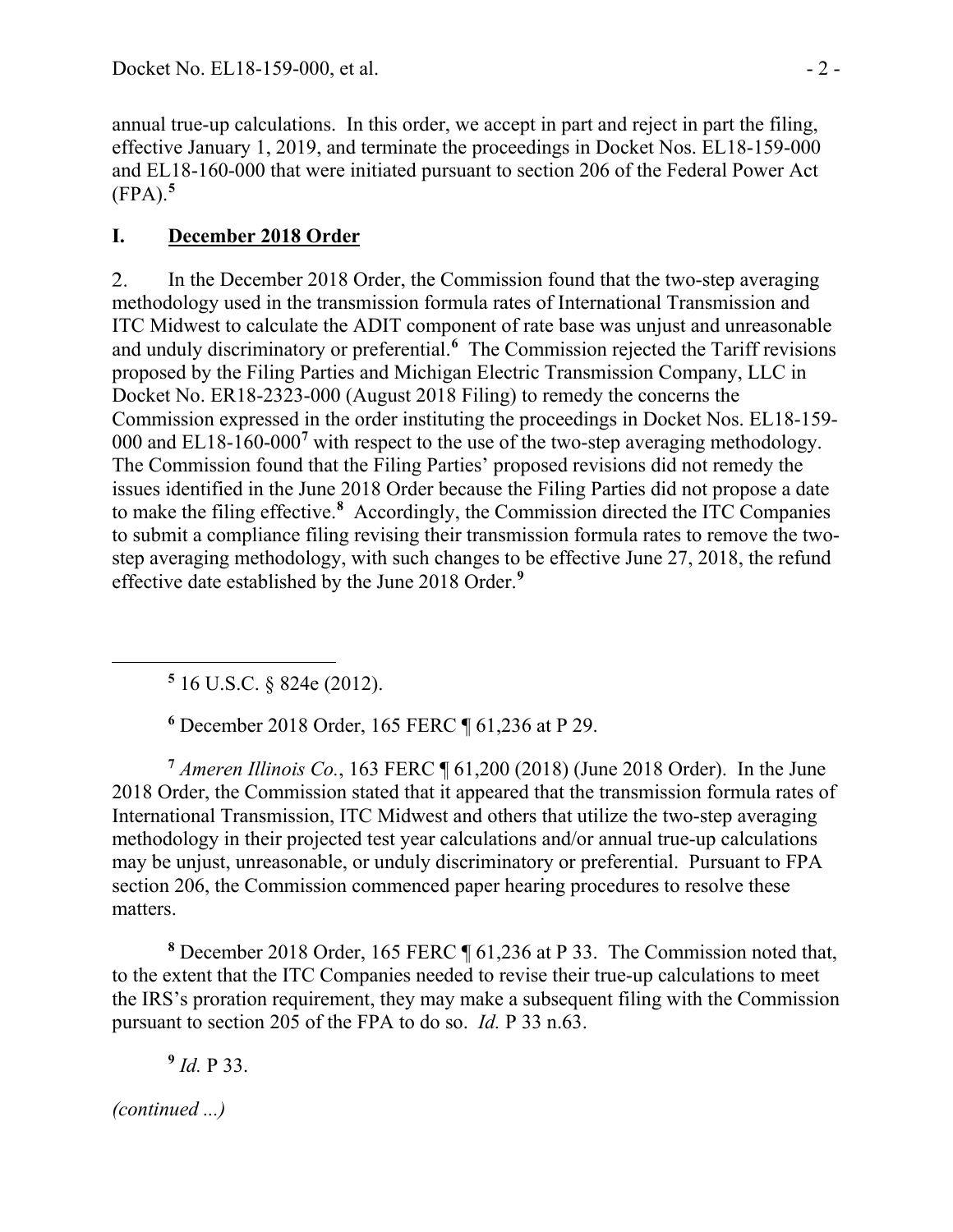#### **II. Compliance Filing**

The Filing Parties state that, consistent with the Commission's compliance  $\overline{3}$ . directive and guidance in the December 2018 Order, the ITC Companies propose to revise their company-specific ADIT work papers to eliminate the use of the two-step averaging methodology to determine ADIT balances in their projected test year calculations.**[10](#page-2-0)** Specifically, the Filing Parties propose to revise each of the ITC Companies' respective formula rates in lines 29 (Account 190), 58 (Account 282), and 87 (Account 283) to ensure that they will no longer perform the two-step averaging methodology in calculating the "Average Balance" for these accounts.**[11](#page-2-1)** The Filing Parties state that the proposed revisions modify the "Average Balance" formulas in the work papers to remove the simple averaging of prorated items and to instead use only the ending balance of prorated items. However, the Filing Parties state that, per the requirements of the Consistency Rule,**[12](#page-2-2)** the formulas will require the ITC Companies to continue to perform a simple averaging of non-prorated items using beginning-of-year and end-of-year balances.**[13](#page-2-3)**

In addition, the Filing Parties state that the ITC Companies propose to modify the  $\overline{4}$ . calculation of average ADIT balances in their annual true-up calculations so as to preserve the effect of the application of the proration methodology used in their projected test year calculations.**[14](#page-2-4)** Specifically, the ITC Companies propose to revise Note F of their company-specific Attachment Os to make clear that they will apply the IRS's proration methodology in calculating ADIT balances for both the annual projection and annual true-up. The Filing Parties also propose several other ministerial revisions to Note F. In addition, the ITC Companies propose revisions to their company-specific ADIT work papers to preserve, in their annual true-up calculations, the effect of the

 $11$  *Id.* at 5.

<span id="page-2-2"></span><span id="page-2-1"></span>**<sup>12</sup>** The Filing Parties state that the IRS's Consistency Rule requires that if a taxpayer uses an average balance for one component of its rate base calculation, the taxpayer must use a comparable average balance for all other rate base items. Filing at 5 (citing 26 U.S.C. §§  $168(i)(9)(A)(ii)$ ,  $168(i)(9)(B)(ii)$ ).

**<sup>13</sup>** *Id.*

**<sup>14</sup>** *Id*. at 4, 8-9.

<span id="page-2-4"></span><span id="page-2-3"></span>*(continued ...)*

<span id="page-2-0"></span> $\overline{a}$ **<sup>10</sup>** Filing at 5, 9. The Filing Parties note that the proposed Tariff revisions are identical to those contained in the August 2018 Filing.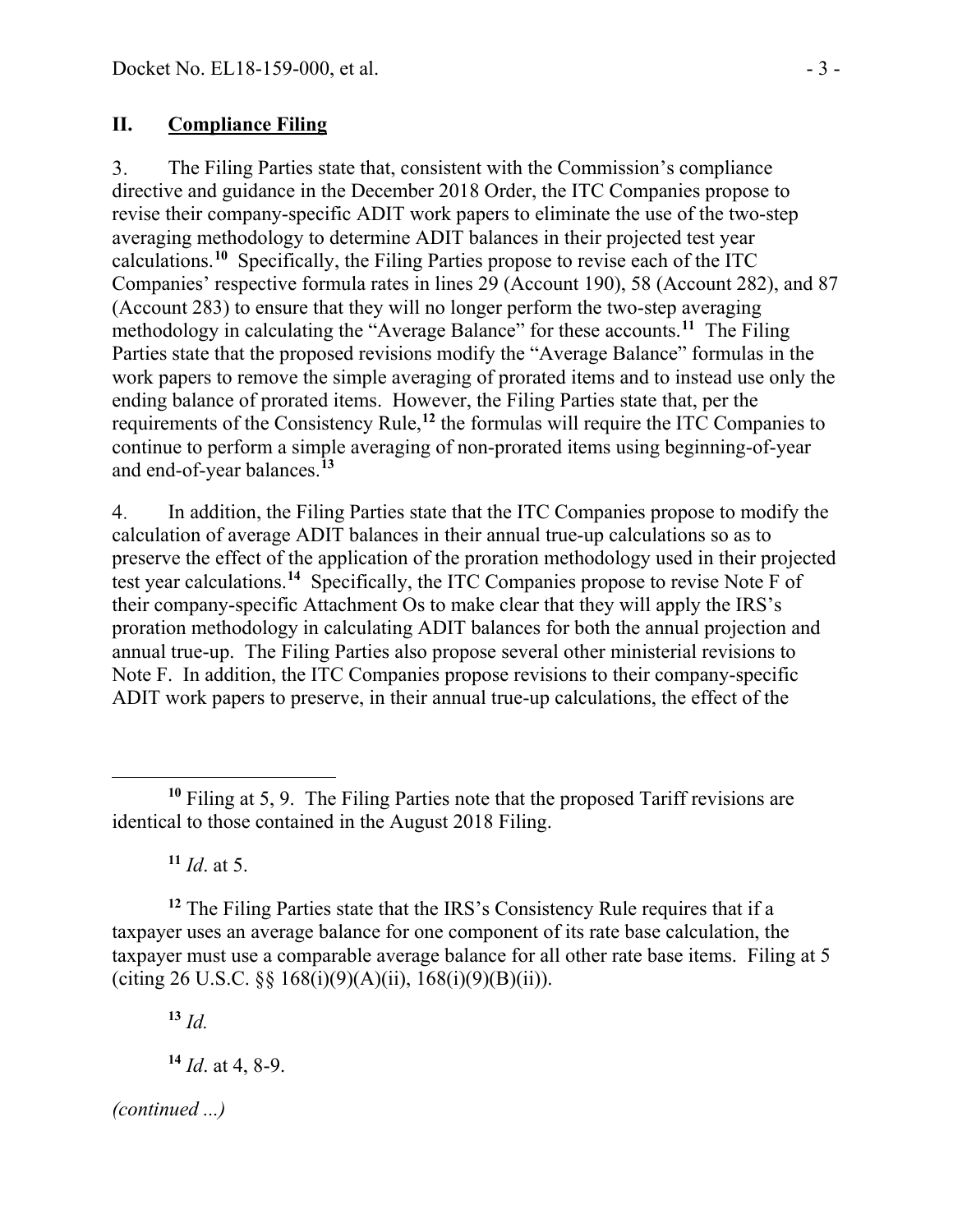application of the proration methodology that they use in their projected test year calculations. **[15](#page-3-0)**

The Filing Parties request an effective date of January 1, 2019 for their proposed 5. Tariff revisions.**[16](#page-3-1)** They assert that this requested effective date is consistent with the Commission's findings in its December 20, 2018 order**[17](#page-3-2)** regarding the ADIT filing of Certain MISO TOs. **[18](#page-3-3)** The Filing Parties note that the Commission explained that, although it had established a refund effective date of May 4, 2018 in the FPA section 206 proceeding addressing the Certain MISO TOs' use of the two-step averaging methodology, an effective date of January 1, 2019 was acceptable for the Tariff revisions given that it was "unfeasible for [Certain MISO TOs] to change their projected test year calculations for rate year 2018."**[19](#page-3-4)**

The Filing Parties contend that first, like the Certain MISO TOs, it is unfeasible 6. for the ITC Companies to revise their test year projections for rate year 2018.**[20](#page-3-5)** Second, the Filing Parties state that, similar to the Certain MISO TOs, the ITC Companies do not utilize the two-step averaging methodology in their true-up calculations, and that any over-recoveries created by the ITC Companies' use of the two-step averaging methodology in their projected test year calculations will therefore be reversed and refunded, with interest, to customers through the true-up calculations for rate year 2018.**[21](#page-3-6)**

**<sup>15</sup>** *Id*. at 9.

<span id="page-3-0"></span> $\overline{a}$ 

**<sup>16</sup>** *Id*. at 2, 10.

<span id="page-3-2"></span><span id="page-3-1"></span>**<sup>17</sup>** *Id*. at 10 (both citing *Midcontinent Indep. Sys. Operator, Inc.*, 165 FERC ¶ 61,235, at P 33 n.60 (2018) (December 2018 Certain MISO TOs Order)).

<span id="page-3-3"></span>**<sup>18</sup>** Certain MISO TOs include: ALLETE, Inc. for its operating division Minnesota Power (and its subsidiary Superior Water, L&P), Montana-Dakota Utilities Co., Northern Indiana Public Service Company, Otter Tail Power Company, and Southern Indiana Gas & Electric Company.

<span id="page-3-6"></span><span id="page-3-5"></span><span id="page-3-4"></span>**<sup>19</sup>** Filing at 10-11 (quoting December 2018 Certain MISO TOs Order, 165 FERC ¶ 61,235 at P 33 n.60).

**<sup>20</sup>** *Id*. at 11.

 $^{21}$  *Id.*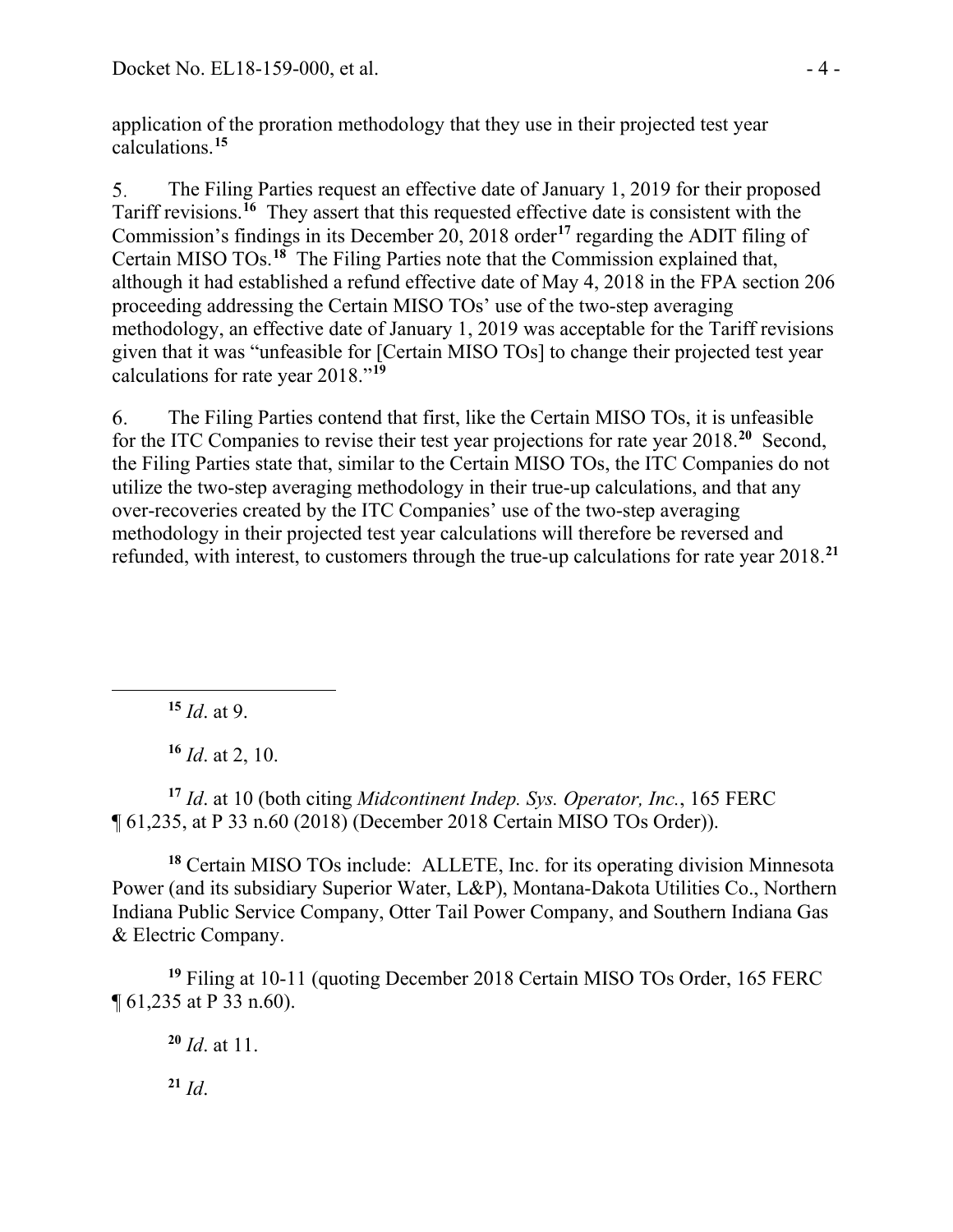### **III. Notice and Responsive Pleadings**

 $7<sub>1</sub>$ Notice of the Filing Parties' compliance filing in Docket No. ER18-2323-002 was published in the *Federal Register*, 84 Fed. Reg. 708 (2019), with interventions and protests due on or before February 12, 2019. Michigan Commission filed a notice of intervention. Michigan Agency for Energy and Michigan Public Power Agency filed timely motions to intervene.

### **IV. Discussion**

<span id="page-4-0"></span> $\overline{a}$ 

# **A. Procedural Matters**

8. Pursuant to Rule 214 of the Commission's Rules of Practice and Procedure, 18 C.F.R. § 385.214 (2018), the notice of intervention and timely, unopposed motions to intervene serve to make the entities that filed them parties to the proceedings in which they were filed.

## **B. Substantive Matters**

9. We accept the Filing Parties' compliance filing in part and reject it in part. Specifically, we accept the Filing Parties' Tariff revisions that pertain to the ITC Companies' calculation of ADIT balances for the projected test year, but we reject those revisions that pertain to their calculation of ADIT balances for the annual true-up, which include revisions to ITC Companies' company-specific ADIT work papers and revisions to Note F of their company-specific Attachment Os pertaining to their annual true-up calculations, and we reject the proposed ministerial changes to Note F.

We find that the Filing Parties' Tariff revisions concerning the ITC Companies'  $10.$ calculation of ADIT balances for the projected test year comply with the December 2018 Order and address the concerns identified in the June 2018 Order by eliminating the use of the two-step averaging methodology.**[22](#page-4-0)** Accordingly, we accept the Filings Parties' compliance filing in part, effective January 1, 2019,**[23](#page-4-1)** and we terminate the section 206 proceedings in Docket Nos. EL18-159-000 and EL18-160-000.

**<sup>22</sup>** June 2018 Order, 163 FERC ¶ 61,200 at PP 13-14.

<span id="page-4-1"></span>**<sup>23</sup>** Although the June 2018 Order established a refund effective date of June 27, 2018 for Docket Nos. EL18-159-0000 and EL18-160-000, we find that a January 1, 2019 effective date for the elimination of the two-step averaging methodology is acceptable. Given the date of the December 2018 Order, it was unfeasible for the ITC Companies to change their projected test year calculations for rate year 2018. Further, because the ITC Companies do not use the two-step averaging methodology in their true-up calculations, *(continued ...)*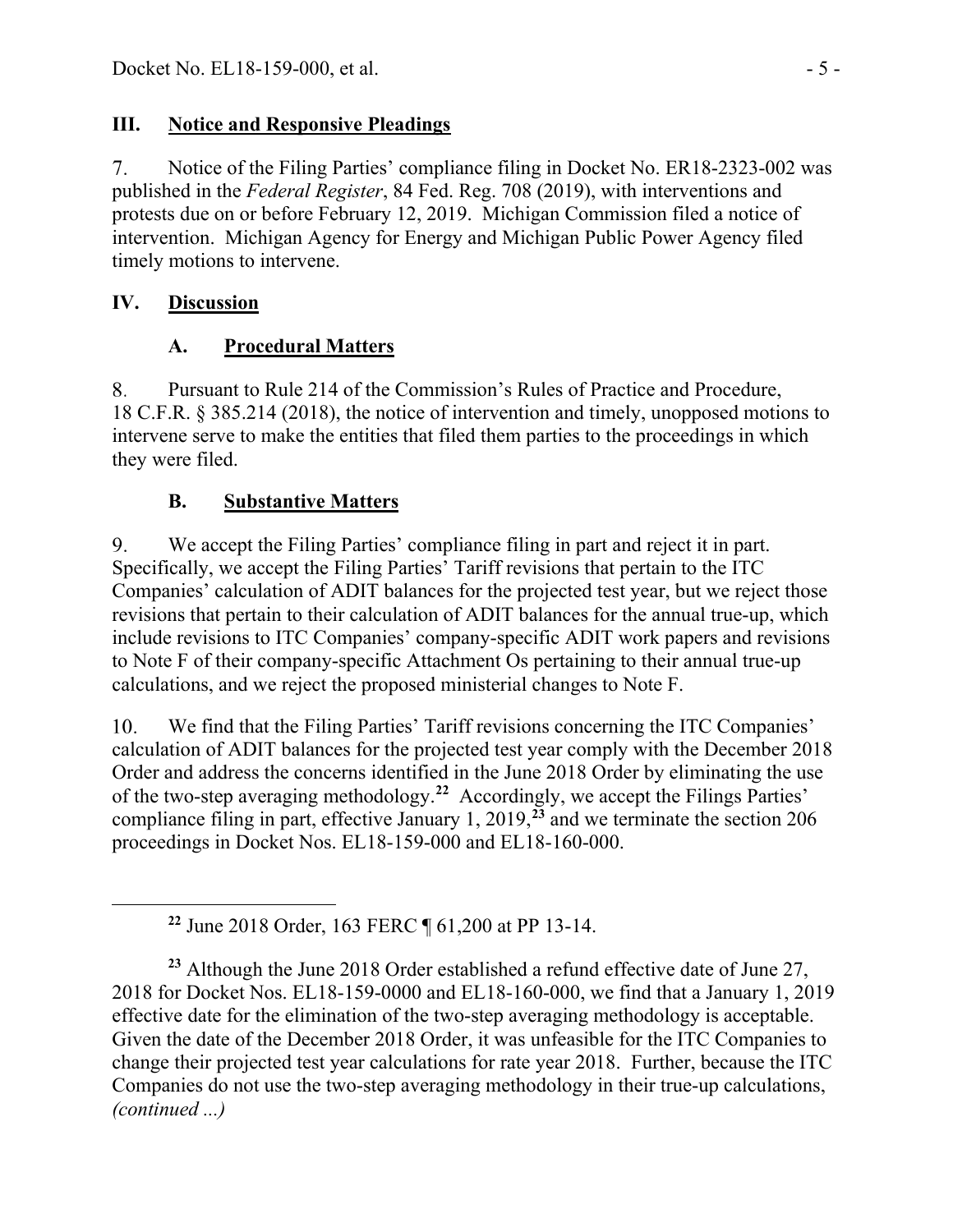$11.$ However, we reject the Filing Parties' proposed revisions to the ITC Companies' annual true-up calculations. We find that the Filing Parties' proposal to revise the ITC Companies' transmission formula rates to apply the IRS's proration methodology to their annual true-up calculations—including the Filing Parties' proposed revisions to the ITC Companies' company-specific ADIT work papers and revisions to Note F of their company-specific Attachment Os pertaining to the annual true-up calculations—is beyond the scope of these compliance proceedings. As the ITC Companies do not use the two-step averaging methodology in their true-up calculations, the Filing Parties' proposal to prorate the ITC Companies' annual true-up calculations is not necessary to comply with the December 2018 Order and is thus outside the scope of these proceedings. **[24](#page-5-0)** Similarly, the Filing Parties' proposed ministerial revisions to Note F are also outside the scope of this compliance proceeding. Therefore, we direct the Filing Parties, within 30 days of the date of this order, to submit a further compliance filing to refile the accepted Tariff revisions with respect to the calculation of ADIT balances for the ITC Companies' projected test year calculations without any other modifications or revisions. To the extent the ITC Companies want to revise their transmission formula rates to apply the proration methodology in their true-up calculations or to make ministerial revisions to Note F, they may make a separate filing with the Commission pursuant to section 205 of the FPA.**[25](#page-5-1)** The Commission will review the proposal at that time.

 any over-recoveries created by the use of this methodology by the ITC Companies in their projected test year calculations for rate year 2018 will be reversed and refunded with interest through their true-up calculations for rate year 2018.

<span id="page-5-0"></span>**<sup>24</sup>** *See, e.g.*, *Ameren Servs. Co. v. Midwest Indep. Transmission Sys. Operator, Inc.*, 132 FERC **[61,186, at P 28 (2010)** (finding that "portions of [MISO's] filing exceed the scope of compliance and include material that should have been filed under section 205 of the FPA"); *[Midwest Indep. Transmission Sys. Operator, Inc](http://www.westlaw.com/Link/Document/FullText?findType=Y&serNum=2017431897&pubNum=0000920&originatingDoc=I46be92ebef1e11e5a795ac035416da91&refType=CA&originationContext=document&vr=3.0&rs=cblt1.0&transitionType=DocumentItem&contextData=(sc.Search))*., 125 FERC ¶ [61,156,](http://www.westlaw.com/Link/Document/FullText?findType=Y&serNum=2017431897&pubNum=0000920&originatingDoc=I46be92ebef1e11e5a795ac035416da91&refType=CA&originationContext=document&vr=3.0&rs=cblt1.0&transitionType=DocumentItem&contextData=(sc.Search)) at P 57 n.51 (2008) (citations omitted) ("The Commission has previously held that compliance filings must be limited to the specific directives ordered by the Commission. The purpose of a compliance filing is to make the directed changes and the Commission's focus in reviewing them is whether or not they comply with the Commission's previously-stated directives").

<span id="page-5-1"></span><sup>&</sup>lt;sup>25</sup> Any such section 205 filing should apply the IRS's proration methodology to the annual true-up prospectively—i.e., for true-up periods subsequent to the date of that filing. *See, e.g.*, December 2018 Certain MISO TOs Order, 165 FERC ¶ 61,235 at PP 31- 32.